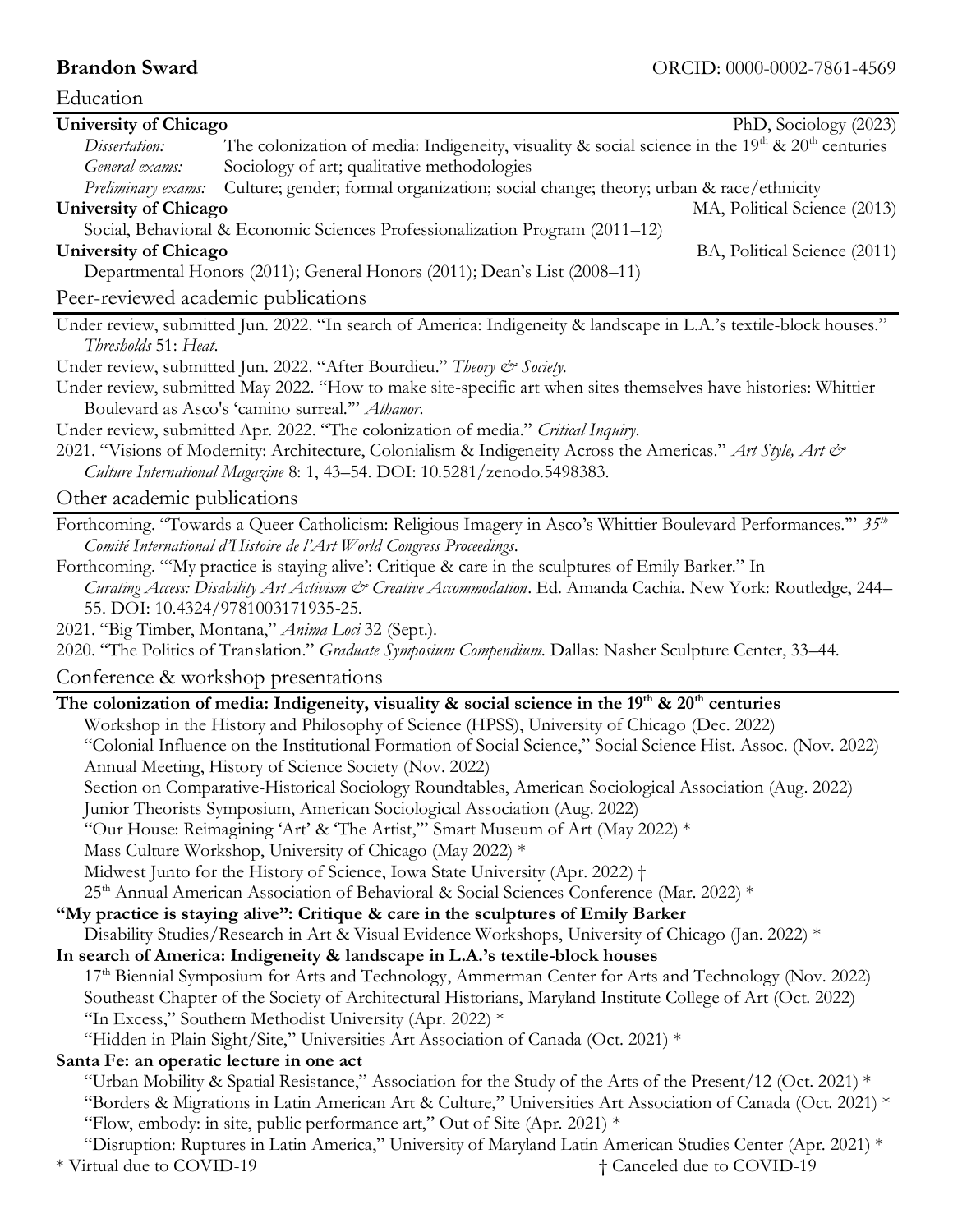## **After Bourdieu**

| "Perspectives on Time, Habituation & Subjectivity," American Sociological Association (Aug. 2021) *                                                                                                                                                                                                                                                     |
|---------------------------------------------------------------------------------------------------------------------------------------------------------------------------------------------------------------------------------------------------------------------------------------------------------------------------------------------------------|
| Nothing ever changes                                                                                                                                                                                                                                                                                                                                    |
| "Un/crossing language cracks: exophonic practices & realities," Post-Scriptum (Apr. 2021) *                                                                                                                                                                                                                                                             |
| The politics of translation                                                                                                                                                                                                                                                                                                                             |
| Nasher Prize Graduate Symposium, Nasher Sculpture Center (Nov. 2020) *                                                                                                                                                                                                                                                                                  |
| Song of myself: Proximity, reflexivity & carnality in migration studies                                                                                                                                                                                                                                                                                 |
| Reproduction of Race & Racial Ideologies Workshop, University of Chicago (Apr. 2020) *                                                                                                                                                                                                                                                                  |
| How to make site-specific art when sites themselves have histories                                                                                                                                                                                                                                                                                      |
| Art History Graduate Student Symposium, Florida State University (Apr. 2022) *                                                                                                                                                                                                                                                                          |
| "English GradCon: Networks of the (Dis)embodied & (Un)grounded" University of Virginia (Apr. 2022) *                                                                                                                                                                                                                                                    |
| "Witness   Recover   Persist: Practicing Survival in Global Art History," Washington University (Feb. 2022) *                                                                                                                                                                                                                                           |
| "Cities Under Stress," International Conference of the Association for Literary Urban Studies (Feb. 2022) *                                                                                                                                                                                                                                             |
| "Migration, Transculturality & Hybridity," Comité International d'Histoire de l'Art (Jan. 2022)                                                                                                                                                                                                                                                         |
| Affect & Emotions Workshop, University of Chicago (Oct. 2021) *                                                                                                                                                                                                                                                                                         |
| "Cities in a Changing World: Culture, Climate & Design," Architecture, Media, Politics, Society (Jun. 2021) *                                                                                                                                                                                                                                           |
| Populism & Theopolitical Charisma Workshop, Entangled Worlds (May 2021) *                                                                                                                                                                                                                                                                               |
| "Haunting the Canon: The Super-phenomena," UCSB Art History Graduate Student Association (Apr. 2021) *                                                                                                                                                                                                                                                  |
| "Inquiries of the Mind," Transcending Boundaries Research Symposium (Apr. 2021) *                                                                                                                                                                                                                                                                       |
| "Unsettling Encounters," Annual Graduate Interdisciplinary Conference (Mar. 2021) *                                                                                                                                                                                                                                                                     |
| Research in Art & Visual Evidence Workshop, University of Chicago (Jan. 2021) *                                                                                                                                                                                                                                                                         |
| Southeastern College Art Conference, Virginia Commonwealth University (Dec. 2020) *                                                                                                                                                                                                                                                                     |
| "Thinking Latin American Art/Artists," Universities Art Association of Canada (Dec. 2020) *                                                                                                                                                                                                                                                             |
| Theater & Performance Studies Workshop, University of Chicago (Oct. 2020) *                                                                                                                                                                                                                                                                             |
| Workshop on US Locations, University of Chicago (Oct. 2020) *                                                                                                                                                                                                                                                                                           |
| "Anthropology & Geography: Representing Displacement," Royal Anthropological Institute (Sept. 2020) *                                                                                                                                                                                                                                                   |
| "Interpreting Inequality & Promoting Justice," Indiana University (Apr. 2020) +                                                                                                                                                                                                                                                                         |
| "Borders & Beyond: Contemporary Conflicts & Artistic Responses," College Art Association (Feb. 2019)                                                                                                                                                                                                                                                    |
| Workshop on Latin America & the Caribbean, University of Chicago (Nov. 2018)                                                                                                                                                                                                                                                                            |
| $\Gamma$ . 11. $\Gamma$ . 1. $\Gamma$ . 1. $\Gamma$ . $\Gamma$ . $\Gamma$ . $\Gamma$ . $\Gamma$ . $\Gamma$ . $\Gamma$ . $\Gamma$ . $\Gamma$ . $\Gamma$ . $\Gamma$ . $\Gamma$ . $\Gamma$ . $\Gamma$ . $\Gamma$ . $\Gamma$ . $\Gamma$ . $\Gamma$ . $\Gamma$ . $\Gamma$ . $\Gamma$ . $\Gamma$ . $\Gamma$ . $\Gamma$ . $\Gamma$ . $\Gamma$ . $\Gamma$ . $\$ |

Fellowships, honors & grants

| External                                                                                                                                 |             |
|------------------------------------------------------------------------------------------------------------------------------------------|-------------|
| Comité International d'Histoire de l'Art Travel Grant<br>National Committee for the History of Art                                       | 2021        |
| <b>Predoctoral Fellowship Competition Honorable Mention</b><br>Ford Foundation                                                           | 2014        |
| Princeton Summer Undergraduate Research Experience<br>Leadership Alliance                                                                | 2010        |
| Internal                                                                                                                                 |             |
| <b>Dissertation Completion Fellowship</b><br>Center for the Study of Race, Politics & Culture – University of Chicago                    | $2022 - 23$ |
| <b>Graduate Community Fellowship</b><br>Stevanovich Institute on the Formation of Knowledge – University of Chicago                      | $2022 - 23$ |
| Pathways into Academia: Visits and Experiences (Williams College) *<br>Creating Connections Consortium - Liberal Arts Diversity Officers | 2022        |